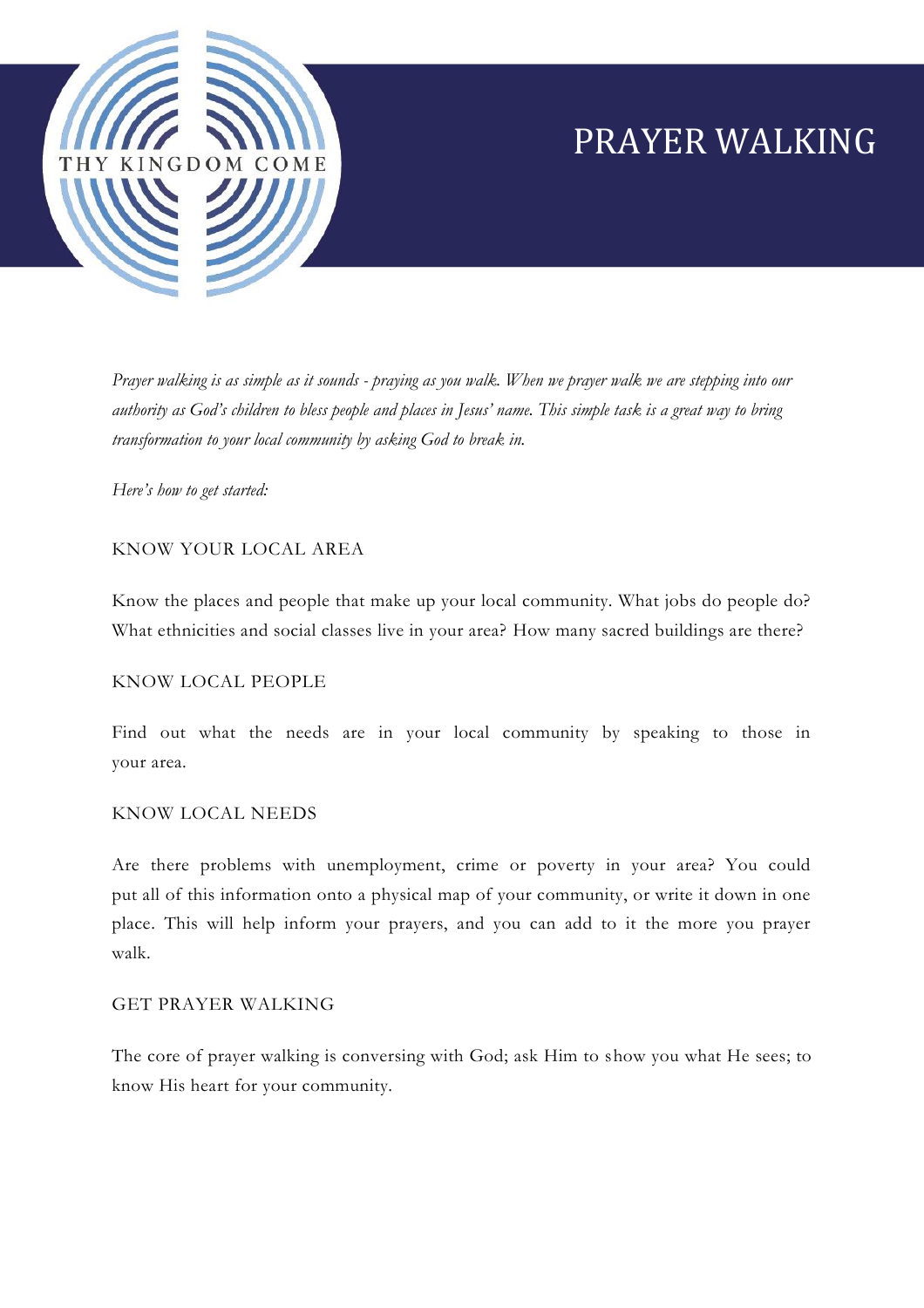## START AND END TOGETHER

Agree a place and time to start prayer walking and talking to God together. Begin by explaining why you've gathered to pray, and share specific prayer points, if relevant. If splitting into smaller groups, then agree a place and time to end together.

## TRY GOING IN PAIRS

Jesus sent his disciples out in pairs. It's not as intimidating as a large group, and is safer than people going on their own. If you have a larger group, breaking into pairs can help you to pray for different parts of your area.

## CHOOSE WHETHER OR NOT TO PLAN YOUR ROUTE

You can plan ahead to ensure that you pray for specific places, or simply ask the Holy Spirit to guide your time - just make sure you don't get lost!

## USE YOUR NATURAL AND SUPERNATURAL SENSES

As you prayer walk, be aware of your surroundings: what you see, smell, hear and touch. But also be aware of what God is saying to you as you move around your community; if any Bible verses pop into your head or if you have any pictures, visions or words of knowledge. Turn these natural and supernatural senses into prayer.

## CHOOSE WHETHER TO PRAY SILENTLY OR OUT LOUD

The point of prayer walking isn't about being seen praying; it's about seeing and praying. You can pray quietly together or in silence if it makes you feel more comfortable. However, don't be afraid to speak out prayers if you feel compelled to.

### PRAY FOR OTHERS

As you prayer walk, the focus is on those who are living in your community so be intentional about praying for God's blessings on what you see and feel. Even in difficult areas, try to pray positively. Focus on God's plans and purposes for the place and people that live there. "Your Kingdom come, your will be done…" is an excellent start.